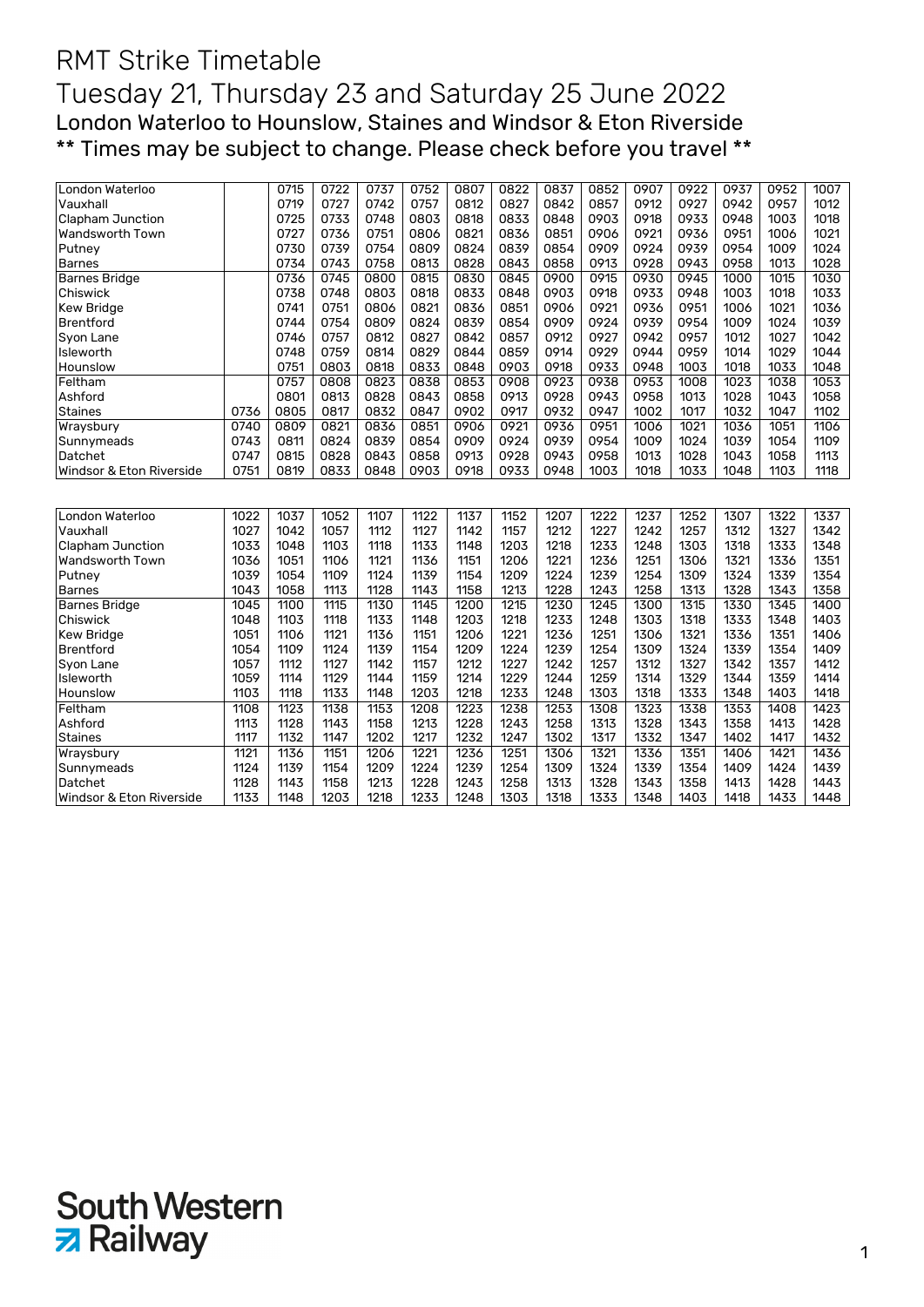## RMT Strike Timetable Tuesday 21, Thursday 23 and Saturday 25 June 2022 London Waterloo to Hounslow, Staines and Windsor & Eton Riverside \*\* Times may be subject to change. Please check before you travel \*\*

| London Waterloo          | 1352 | 1407 | 1422 | 1437 | 1452 | 1507 | 1522 | 1537 | 1552 | 1607 | 1622 | 1637 | 1652 | 1707 |
|--------------------------|------|------|------|------|------|------|------|------|------|------|------|------|------|------|
| Vauxhall                 | 1357 | 1412 | 1427 | 1442 | 1457 | 1512 | 1527 | 1542 | 1557 | 1612 | 1627 | 1642 | 1657 | 1712 |
| Clapham Junction         | 1403 | 1418 | 1433 | 1448 | 1503 | 1518 | 1533 | 1548 | 1603 | 1618 | 1633 | 1648 | 1703 | 1718 |
| Wandsworth Town          | 1406 | 1421 | 1436 | 1451 | 1506 | 1521 | 1536 | 1551 | 1606 | 1621 | 1636 | 1651 | 1706 | 1721 |
| Putney                   | 1409 | 1424 | 1439 | 1454 | 1509 | 1524 | 1539 | 1554 | 1609 | 1624 | 1639 | 1654 | 1709 | 1724 |
| <b>Barnes</b>            | 1413 | 1428 | 1443 | 1458 | 1513 | 1528 | 1543 | 1558 | 1613 | 1628 | 1643 | 1658 | 1713 | 1728 |
| <b>Barnes Bridge</b>     | 1415 | 1430 | 1445 | 1500 | 1515 | 1530 | 1545 | 1600 | 1615 | 1630 | 1645 | 1700 | 1715 | 1730 |
| Chiswick                 | 1418 | 1433 | 1448 | 1503 | 1518 | 1533 | 1548 | 1603 | 1618 | 1633 | 1648 | 1703 | 1718 | 1733 |
| Kew Bridge               | 1421 | 1436 | 1451 | 1506 | 1521 | 1536 | 1551 | 1606 | 1621 | 1636 | 1651 | 1706 | 1721 | 1736 |
| <b>Brentford</b>         | 1424 | 1439 | 1454 | 1509 | 1524 | 1539 | 1554 | 1609 | 1624 | 1639 | 1654 | 1709 | 1724 | 1739 |
| Syon Lane                | 1427 | 1442 | 1457 | 1512 | 1527 | 1542 | 1557 | 1612 | 1627 | 1642 | 1657 | 1712 | 1727 | 1742 |
| Isleworth                | 1429 | 1444 | 1459 | 1514 | 1529 | 1544 | 1559 | 1614 | 1629 | 1644 | 1659 | 1714 | 1729 | 1744 |
| Hounslow                 | 1433 | 1448 | 1503 | 1518 | 1533 | 1548 | 1603 | 1618 | 1633 | 1648 | 1703 | 1718 | 1733 | 1748 |
| Feltham                  | 1438 | 1453 | 1508 | 1523 | 1538 | 1553 | 1608 | 1623 | 1638 | 1653 | 1708 | 1723 | 1738 | 1753 |
| Ashford                  | 1443 | 1458 | 1513 | 1528 | 1543 | 1558 | 1613 | 1628 | 1643 | 1658 | 1713 | 1728 | 1743 | 1758 |
| <b>Staines</b>           | 1447 | 1502 | 1517 | 1532 | 1547 | 1602 | 1617 | 1632 | 1647 | 1702 | 1717 | 1732 | 1747 | 1802 |
| Wraysbury                | 1451 | 1506 | 1521 | 1536 | 1551 | 1606 | 1621 | 1636 | 1651 | 1706 | 1721 | 1736 | 1751 | 1806 |
| Sunnymeads               | 1454 | 1509 | 1524 | 1539 | 1554 | 1609 | 1624 | 1639 | 1654 | 1709 | 1724 | 1739 | 1754 | 1809 |
| Datchet                  | 1458 | 1513 | 1528 | 1543 | 1558 | 1613 | 1628 | 1643 | 1658 | 1713 | 1728 | 1743 | 1758 | 1813 |
| Windsor & Eton Riverside | 1503 | 1518 | 1533 | 1548 | 1603 | 1618 | 1633 | 1648 | 1703 | 1718 | 1733 | 1748 | 1803 | 1818 |
|                          |      |      |      |      |      |      |      |      |      |      |      |      |      |      |
|                          |      |      |      |      |      |      |      |      |      |      |      |      |      |      |
| London Waterloo          | 1722 | 1737 |      |      |      |      |      |      |      |      |      |      |      |      |
| Vauxhall                 | 1727 | 1742 |      |      |      |      |      |      |      |      |      |      |      |      |
| Clapham Junction         | 1733 | 1748 |      |      |      |      |      |      |      |      |      |      |      |      |
| Wandsworth Town          | 1736 | 1751 |      |      |      |      |      |      |      |      |      |      |      |      |
| Putney                   | 1739 | 1754 |      |      |      |      |      |      |      |      |      |      |      |      |
| <b>Barnes</b>            | 1743 | 1758 |      |      |      |      |      |      |      |      |      |      |      |      |
| <b>Barnes Bridge</b>     | 1745 | 1800 |      |      |      |      |      |      |      |      |      |      |      |      |
| Chiswick                 | 1748 | 1803 |      |      |      |      |      |      |      |      |      |      |      |      |
| Kew Bridge               | 1751 | 1806 |      |      |      |      |      |      |      |      |      |      |      |      |
| Brentford                | 1754 | 1809 |      |      |      |      |      |      |      |      |      |      |      |      |
| Syon Lane                | 1757 | 1812 |      |      |      |      |      |      |      |      |      |      |      |      |
| Isleworth                | 1759 | 1814 |      |      |      |      |      |      |      |      |      |      |      |      |
| Hounslow                 | 1803 | 1818 |      |      |      |      |      |      |      |      |      |      |      |      |
|                          |      |      |      |      |      |      |      |      |      |      |      |      |      |      |
| Feltham                  | 1808 | 1823 |      |      |      |      |      |      |      |      |      |      |      |      |
| Ashford                  | 1813 |      |      |      |      |      |      |      |      |      |      |      |      |      |
| <b>Staines</b>           | 1817 |      |      |      |      |      |      |      |      |      |      |      |      |      |
| Wraysbury                | 1821 |      |      |      |      |      |      |      |      |      |      |      |      |      |



Sunnymeads 1824<br>Datchet 1828 Datchet 1828<br>| Windsor & Eton Riverside | 1833 Windsor & Eton Riverside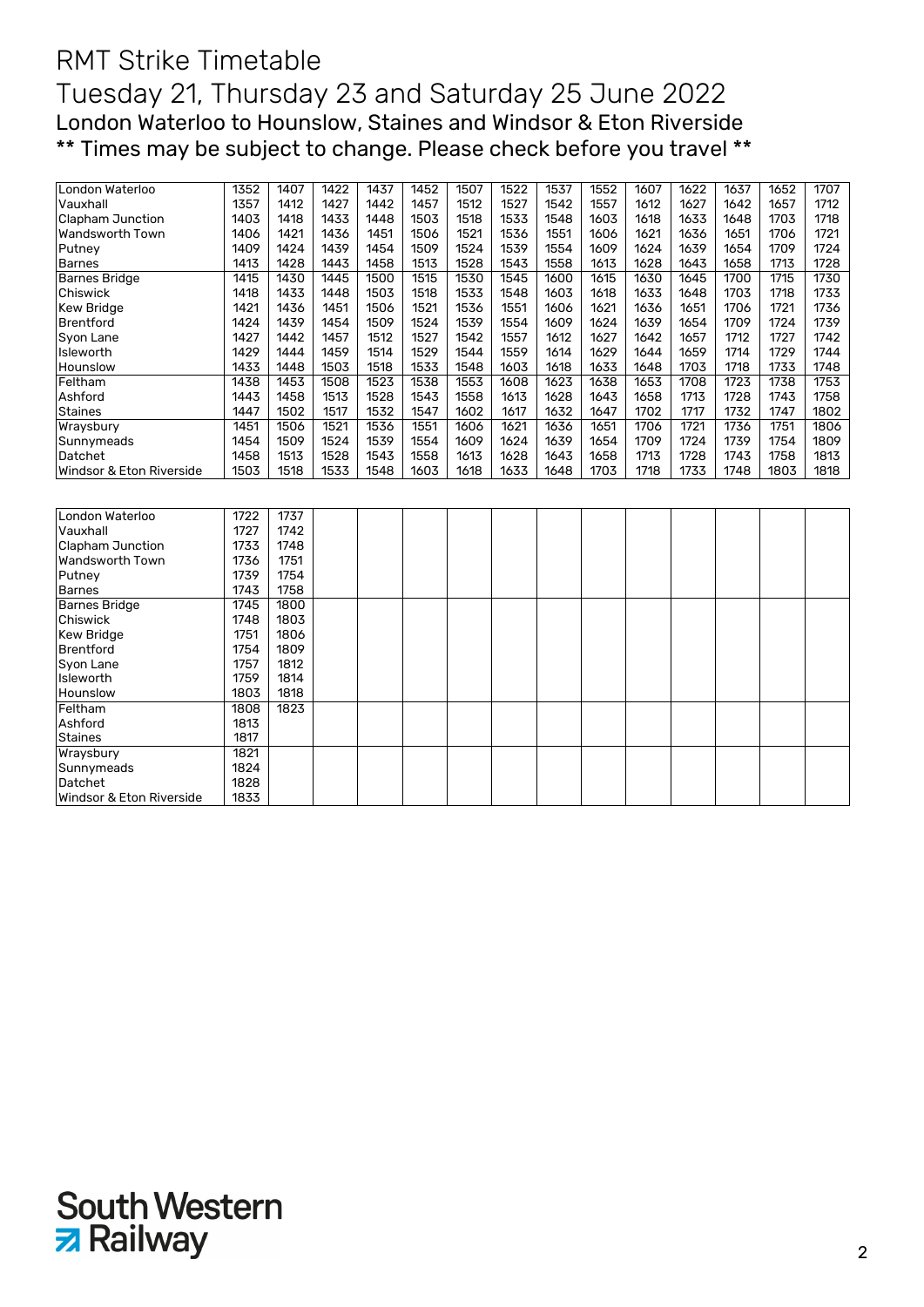## RMT Strike Timetable Tuesday 21, Thursday 23 and Saturday 25 June 2022 Windsor & Eton Riverside, Staines and Hounslow to London Waterloo \*\* Times may be subject to change. Please check before you travel \*\*

| Windsor & Eton Riverside |      |      | 0730 | 0745 | 0800 | 0815 | 0830 | 0845 | 0900 | 0915 | 0930 | 0945 | 1000 | 1015 |
|--------------------------|------|------|------|------|------|------|------|------|------|------|------|------|------|------|
| Datchet                  |      |      | 0734 | 0749 | 0804 | 0819 | 0834 | 0849 | 0904 | 0919 | 0934 | 0949 | 1004 | 1019 |
| Sunnymeads               |      |      | 0737 | 0752 | 0807 | 0822 | 0837 | 0852 | 0907 | 0922 | 0937 | 0952 | 1007 | 1022 |
| Wraysbury                |      |      | 0741 | 0756 | 0811 | 0826 | 0841 | 0856 | 0911 | 0926 | 0941 | 0956 | 1011 | 1026 |
| <b>Staines</b>           |      |      | 0746 | 0801 | 0816 | 0831 | 0846 | 0901 | 0916 | 0931 | 0946 | 1001 | 1016 | 1031 |
| Ashford                  |      |      | 0749 | 0804 | 0819 | 0834 | 0849 | 0904 | 0919 | 0934 | 0949 | 1004 | 1019 | 1034 |
| Feltham                  | 0730 | 0745 | 0754 | 0809 | 0824 | 0839 | 0854 | 0909 | 0924 | 0939 | 0954 | 1009 | 1024 | 1039 |
| Hounslow                 | 0735 | 0750 | 0800 | 0815 | 0830 | 0845 | 0900 | 0915 | 0930 | 0945 | 1000 | 1015 | 1030 | 1045 |
| Isleworth                | 0738 | 0753 | 0803 | 0818 | 0833 | 0848 | 0903 | 0918 | 0933 | 0948 | 1003 | 1018 | 1033 | 1048 |
| Syon Lane                | 0740 | 0755 | 0806 | 0821 | 0836 | 0851 | 0906 | 0921 | 0936 | 0951 | 1006 | 1021 | 1036 | 1051 |
| <b>Brentford</b>         | 0742 | 0757 | 0808 | 0823 | 0838 | 0853 | 0908 | 0923 | 0938 | 0953 | 1008 | 1023 | 1038 | 1053 |
| Kew Bridge               | 0745 | 0800 | 0811 | 0826 | 0841 | 0856 | 0911 | 0926 | 0941 | 0956 | 1011 | 1026 | 1041 | 1056 |
| Chiswick                 | 0747 | 0802 | 0814 | 0829 | 0844 | 0859 | 0914 | 0929 | 0944 | 0959 | 1014 | 1029 | 1044 | 1059 |
| <b>Barnes Bridge</b>     | 0750 | 0805 | 0817 | 0832 | 0847 | 0902 | 0917 | 0932 | 0947 | 1002 | 1017 | 1032 | 1047 | 1102 |
| <b>Barnes</b>            | 0752 | 0807 | 0820 | 0835 | 0850 | 0905 | 0920 | 0935 | 0950 | 1005 | 1020 | 1035 | 1050 | 1105 |
| Putney                   | 0755 | 0810 | 0823 | 0838 | 0853 | 0908 | 0923 | 0938 | 0953 | 1008 | 1023 | 1038 | 1053 | 1108 |
| Wandsworth Town          | 0758 | 0813 | 0826 | 0841 | 0856 | 0911 | 0926 | 0941 | 0956 | 1011 | 1026 | 1041 | 1056 | 1111 |
| <b>Clapham Junction</b>  | 0801 | 0816 | 0830 | 0845 | 0900 | 0915 | 0930 | 0945 | 1000 | 1015 | 1030 | 1045 | 1100 | 1115 |
| Vauxhall                 | 0807 | 0822 | 0836 | 0851 | 0906 | 0921 | 0936 | 0951 | 1006 | 1021 | 1036 | 1051 | 1106 | 1121 |
| London Waterloo          | 0811 | 0826 | 0841 | 0856 | 0911 | 0926 | 0941 | 0956 | 1011 | 1026 | 1041 | 1056 | 1111 | 1126 |
|                          |      |      |      |      |      |      |      |      |      |      |      |      |      |      |
|                          |      |      |      |      |      |      |      |      |      |      |      |      |      |      |
| Windsor & Eton Riverside | 1030 | 1045 | 1100 | 1115 | 1130 | 1145 | 1200 | 1215 | 1230 | 1245 | 1300 | 1315 | 1330 | 1345 |
| Datchet                  | 1034 | 1049 | 1104 | 1119 | 1134 | 1149 | 1204 | 1219 | 1234 | 1249 | 1304 | 1319 | 1334 | 1349 |
| Sunnymeads               | 1037 | 1052 | 1107 | 1122 | 1137 | 1152 | 1207 | 1222 | 1237 | 1252 | 1307 | 1322 | 1337 | 1352 |
| Wraysbury                | 1041 | 1056 | 1111 | 1126 | 1141 | 1156 | 1211 | 1226 | 1241 | 1256 | 1311 | 1326 | 1341 | 1356 |
| <b>Staines</b>           | 1046 | 1101 | 1116 | 1131 | 1146 | 1201 | 1216 | 1231 | 1246 | 1301 | 1316 | 1331 | 1346 | 1401 |
| Ashford                  | 1049 | 1104 | 1119 | 1134 | 1149 | 1204 | 1219 | 1234 | 1249 | 1304 | 1319 | 1334 | 1349 | 1404 |
| Feltham                  | 1054 | 1109 | 1124 | 1139 | 1154 | 1209 | 1224 | 1239 | 1254 | 1309 | 1324 | 1339 | 1354 | 1409 |
| Hounslow                 | 1100 | 1115 | 1130 | 1145 | 1200 | 1215 | 1230 | 1245 | 1300 | 1315 | 1330 | 1345 | 1400 | 1415 |
| Isleworth                | 1103 | 1118 | 1133 | 1148 | 1203 | 1218 | 1233 | 1248 | 1303 | 1318 | 1333 | 1348 | 1403 | 1418 |
| Syon Lane                | 1106 | 1121 | 1136 | 1151 | 1206 | 1221 | 1236 | 1251 | 1306 | 1321 | 1336 | 1351 | 1406 | 1421 |
| <b>Brentford</b>         | 1108 | 1123 | 1138 | 1153 | 1208 | 1223 | 1238 | 1253 | 1308 | 1323 | 1338 | 1353 | 1408 | 1423 |
| Kew Bridge               | 1111 | 1126 | 1141 | 1156 | 1211 | 1226 | 1241 | 1256 | 1311 | 1326 | 1341 | 1356 | 1411 | 1426 |
| Chiswick                 | 1114 | 1129 | 1144 | 1159 | 1214 | 1229 | 1244 | 1259 | 1314 | 1329 | 1344 | 1359 | 1414 | 1429 |
| <b>Barnes Bridge</b>     | 1117 | 1132 | 1147 | 1202 | 1217 | 1232 | 1247 | 1302 | 1317 | 1332 | 1347 | 1402 | 1417 | 1432 |
| <b>Barnes</b>            | 1120 | 1135 | 1150 | 1205 | 1220 | 1235 | 1250 | 1305 | 1320 | 1335 | 1350 | 1405 | 1420 | 1435 |
| Putney                   | 1123 | 1138 | 1153 | 1208 | 1223 | 1238 | 1253 | 1308 | 1323 | 1338 | 1353 | 1408 | 1423 | 1438 |
| Wandsworth Town          | 1126 | 1141 | 1156 | 1211 | 1226 | 1241 | 1256 | 1311 | 1326 | 1341 | 1356 | 1411 | 1426 | 1441 |
| Clapham Junction         | 1130 | 1145 | 1200 | 1215 | 1230 | 1245 | 1300 | 1315 | 1330 | 1345 | 1400 | 1415 | 1430 | 1445 |
| Vauxhall                 | 1136 | 1151 | 1206 | 1221 | 1236 | 1251 | 1306 | 1321 | 1336 | 1351 | 1406 | 1421 | 1436 | 1451 |
| London Waterloo          | 1141 | 1156 | 1211 | 1226 | 1241 | 1256 | 1311 | 1326 | 1341 | 1356 | 1411 | 1426 | 1441 | 1456 |